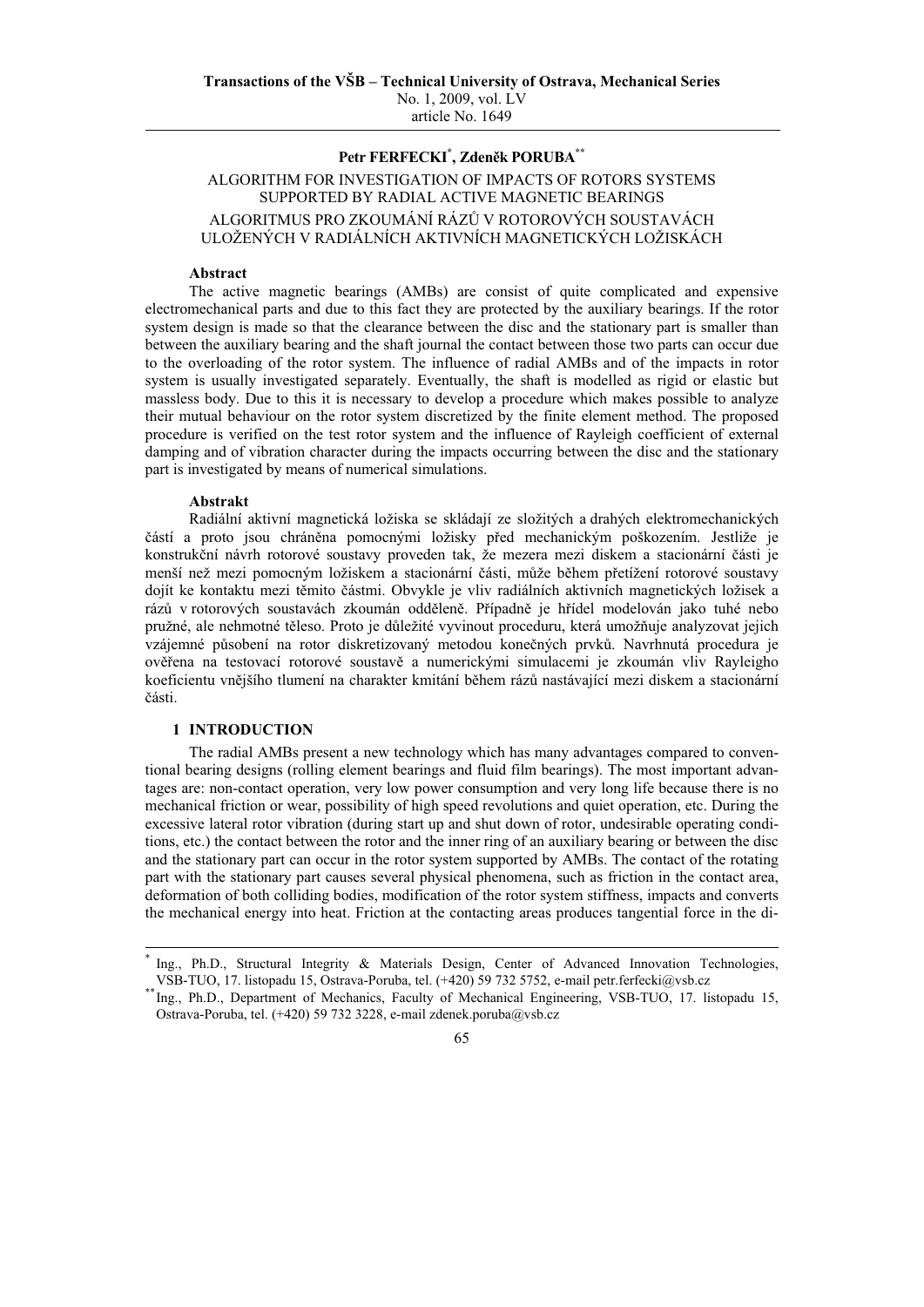rection opposite to the angular speed of a shaft and its magnitude depends on normal force and surface properties. Therefore for investigation impact problems in the area of a rotor system supported in radial AMBs effective tool such as computer modelling method is applied. In this study, a computationally efficient impact model between the disc and the stationary part is proposed.

The development of a two efficient approaches for the dynamics of a rotor system with impacts occurs between discs and the stationary part describes paper [5]. Both approaches are based on the assumption that the discs and the stationary part are considered as absolutely rigid bodies. The first approach is based on the application of Newton's laws. In the second approach, direct computation of the local flexibility and damping of the colliding bodies are considered. Applicability of the designed procedures has been verified by means of computer simulations. The aim was to analyze the steady-state response on the unbalance force excitation and kinematic excitation with impacts between the disc and the stationary part of the rotor system supported in two hydrodynamic bearings. Compared to the first developed approach the second one provides information about magnitude and time history of the impact force.

In the article [4] is investigated the dynamic response of a rotor landed on auxiliary bearings in the radial AMBs supported rotor. The simple motion equation of a disc is built up in stationary coordinate system and has two degrees of freedom. The equation motion of rotor system includes a switch function to indicate contact/non-contact events. The friction forces between the auxiliary bearing and the shaft journal is of a Coulomb type. The shaft and auxiliary bearing is assumed as massless. The shooting method is used to determine the effects of the various parameters of the rotor system. On the base of performed numerical simulations the preliminary recommendations for auxiliary bearings design are stated.

Impacts occurring between the shifted auxiliary bearing centre and the rotor are described in the contribution [1]. The motion equation assumes the rigid rotor supported by the AMB. The auxiliary bearing is rigid and with circular cross section. The contact force is determined from Coulomb law and is implemented into the motion equation by nonlinear force coupling. Only sliding contact type is considered in this study even different kinds of impact are possible. The parameters studies are carried out for the values of the friction and the impact restitution coefficient. Numerical simulations show the different types (periodic, quasi-periodic and chaotic) of rotor vibration possible under impacts.

In order to get a better understanding of the rotor system supported by means of radial AMBs under undesirable operating conditions an impacts between the stationary part and the disc are investigated. Compared to the common approach when the shaft is assumed as massless, in some cases also rigid, the shaft is discretized into the finite elements in this work. The discs and the stationary part are considered to be absolutely rigid. To determine the impact forces Hertz theory is applied. The radial AMBs and the impacts between the disc and the stationary part are incorporated into the motion equation by means of nonlinear force coupling vectors. The aim contribution is to present a computational procedure for analysis of impacts in a rotors supported by radial AMBs. By the mentioned procedures it is possible to calculate the response on centrifugal forces excitation caused by unbalances of the rotor system discs if the impacts between the shaft journal and the auxiliary bearing or between the disc and the stationary part occur during transient or steady-state response. The appropriate direct integration method has been employed to obtain steady-state response of the rotor system on the excitation by unbalance force. Finally, simulation results for proposed computational procedure are presented. The influence of Rayleigh coefficient of external damping on characteristics the different types of vibration is discussed.

# **2 MOTION EQUATION OF ROTOR SYSTEM WITH IMPACTS**

The following properties are assigned to investigated rotor system: (i) the shaft is flexible, linear elastic and in the computation model the shaft is represented by a flexible beam-like body that is discretized into finite elements, (ii) the shaft element is modelled on the basis of Bernoulli-Euler beam theory, (iii) the stationary (i.e. non-rotating) part is considered to be absolutely rigid and fixed,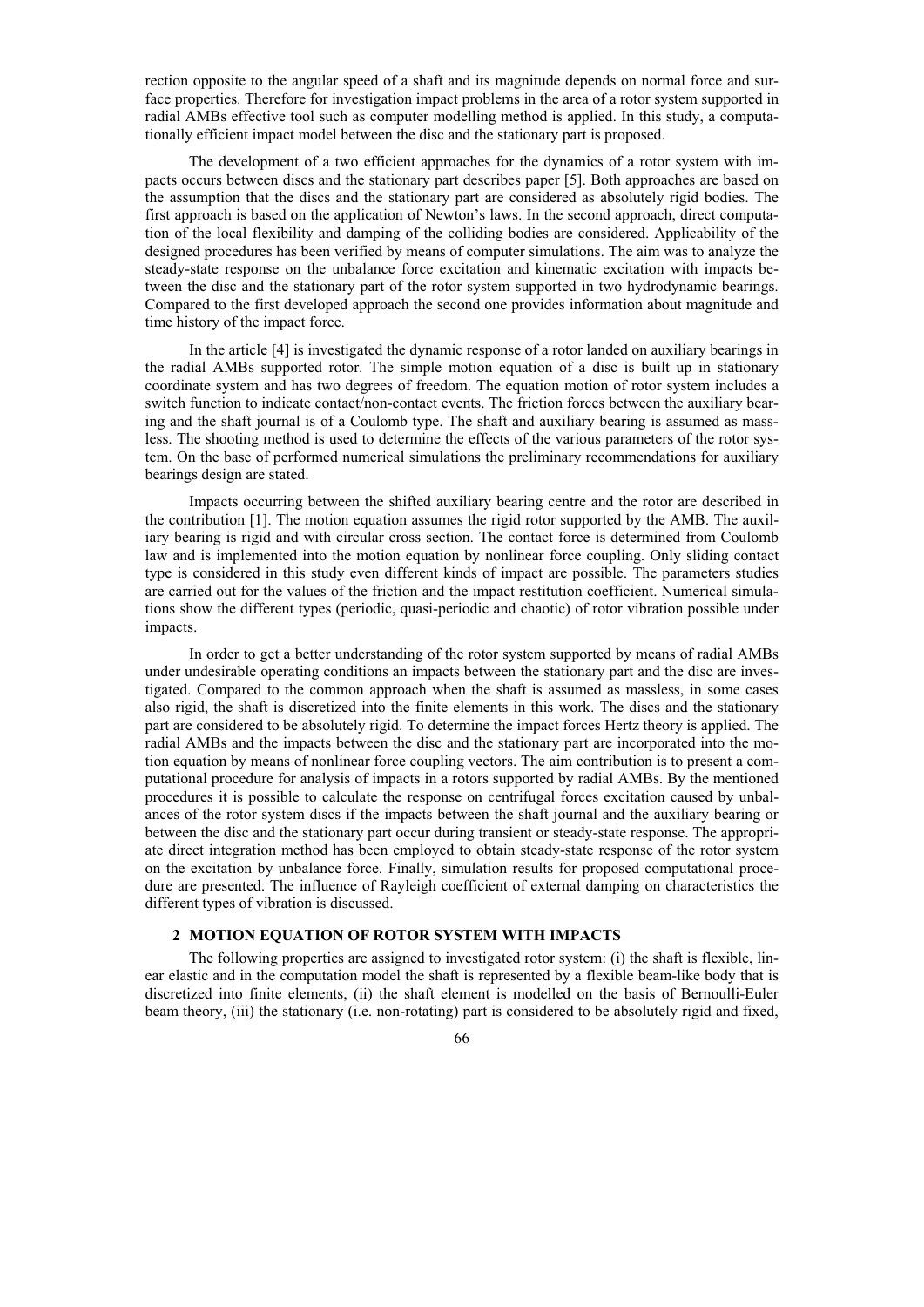(iv) the rotor is coupled with the stationary part through the radial AMBs, (v) the discs are considered to be absolutely rigid axisymmetric bodies, (vi) inertia and gyroscopic effects of the rotating parts are taken into account, (vii) material damping of the shaft and other kinds of damping are regarded as linear, (viii) the rotor is loaded by its self-weight and forces with periodic time histories and (ix) the rotor rotates at constant angular speed.

The motion equation of lateral vibration of the rotor system supported by the radial AMBs [2] have in stationary co-ordinate system the following form

$$
\mathbf{M}\ddot{\mathbf{q}}(t) + (\mathbf{B} + \eta_{\mathbf{V}}\mathbf{K}_{\mathbf{S}\mathbf{H}} + \omega\mathbf{G})\dot{\mathbf{q}}(t) + (\mathbf{K} + \omega\mathbf{K}_{\mathbf{C}})\mathbf{q}(t) = \mathbf{f}_{\mathbf{M}}(\mathbf{q},\mathbf{i}) + \mathbf{f}_{\mathbf{I}}(\mathbf{q},\dot{\mathbf{q}}) + \mathbf{f}_{\mathbf{A}}(t) + \mathbf{f}_{\mathbf{V}},
$$
\n(1)

where **M**, **B**, **G**, **K**<sub>C</sub>, **K**<sub>SH</sub>, **K** are the mass matrix, the damping matrix (external damping and damping of material), the gyroscopic effects matrix, the circulation matrix, the stiffness matrix of the shaft and the stiffness matrix of the rotor system respectively, **q**, **q**, **q** are vectors of generalized nodal displacements, velocities and accelerations respectively,  $f_M$ ,  $f_I$ ,  $f_A$ ,  $f_V$ , **i** are vectors of electromagnetic forces, impact forces, generalized forces exerting on the rotor system (external and constraint forces) and control currents passing by core of electromagnets respectively, while  $\omega$  is the angular speed of a shaft,  $\eta_V$  is the coefficient of viscous damping of a material and *t* is the time.

Two kinds of the damping are incorporated into the motion equation (1), the external damping (corresponding to the multiple of the Rayleigh coefficient of the external damping and to the mass matrix) and the damping of material (corresponding to the multiple of the coefficient of viscous damping of a material and the stiffness matrix of the shaft) respectively.

The components of the electromagnetic force acting on the shaft journal in horizontal  $f_{M_y}$  and vertical  $f_{M,z}$  direction of vibration are according to [2] given by following relations

$$
f_{\text{M},y}(i_{y}, y) = \frac{1}{4}\cos(\alpha_{0})\mu_{0}N^{2}S_{\text{M}}\left[\left(\frac{I_{0} - i_{y}}{c_{0} - y}\right)^{2} - \left(\frac{I_{0} + i_{y}}{c_{0} + y}\right)^{2}\right],
$$
  

$$
f_{\text{M},z}(i_{z}, z) = \frac{1}{4}\cos(\alpha_{0})\mu_{0}N^{2}S_{\text{M}}\left[\left(\frac{I_{0} - i_{z}}{c_{0} - z}\right)^{2} - \left(\frac{I_{0} + i_{z}}{c_{0} + z}\right)^{2}\right],
$$
\n(2)

where *y*, *z* are the generalized components of displacements in horizontal and vertical direction of vibration,  $c_0$  is the size of air clearance between the rotor and stator,  $i_y$ ,  $i_z$  are the controlling currents (in horizontal and vertical directions),  $I_0$  is the bias current,  $N$  is the number of winding of the electromagnet coil,  $S_M$  is the area of the pole of electromagnet in the air part of magnetic circuit,  $\mu_0$  is the permeability of vacuum,  $\alpha_0$  is angle between the electromagnetic force and the vertical direction.

The control equation of current PD controller for rotor system placed in two identical AMBs is

$$
\mathbf{i} = \mathbf{D}[k_{\mathrm{p}}] \mathbf{q} + \mathbf{D}[k_{\mathrm{d}}] \dot{\mathbf{q}} \tag{3}
$$

where  $\mathbf{D}[k_n]$  and  $\mathbf{D}[k_d]$  are the diagonal matrixes with elements of proportional and derivation constants of the controller.

### **3 DETERMINATION OF COMPONENTS OF IMPACT FORCES**

The impacts are implemented into the mathematical model by means of nonlinear force coupling, which is composed of its normal and tangential component (Fig. 1). The contact between the disc and the stationary part is modelled as a direct computation of the local flexibility and damping of the colliding bodies, occurring between two rigid bodies except a small neighbourhood of the contact point. Consequently it is assumed that friction force acting on the disc in the circumferential direction, friction is Coulomb type and the impacts do not influence the angular speed of the shaft rotation.

The radial component impact force is a function of the impact penetration and the penetration velocity. The radial component of the impact force must be compressive and radial displacement of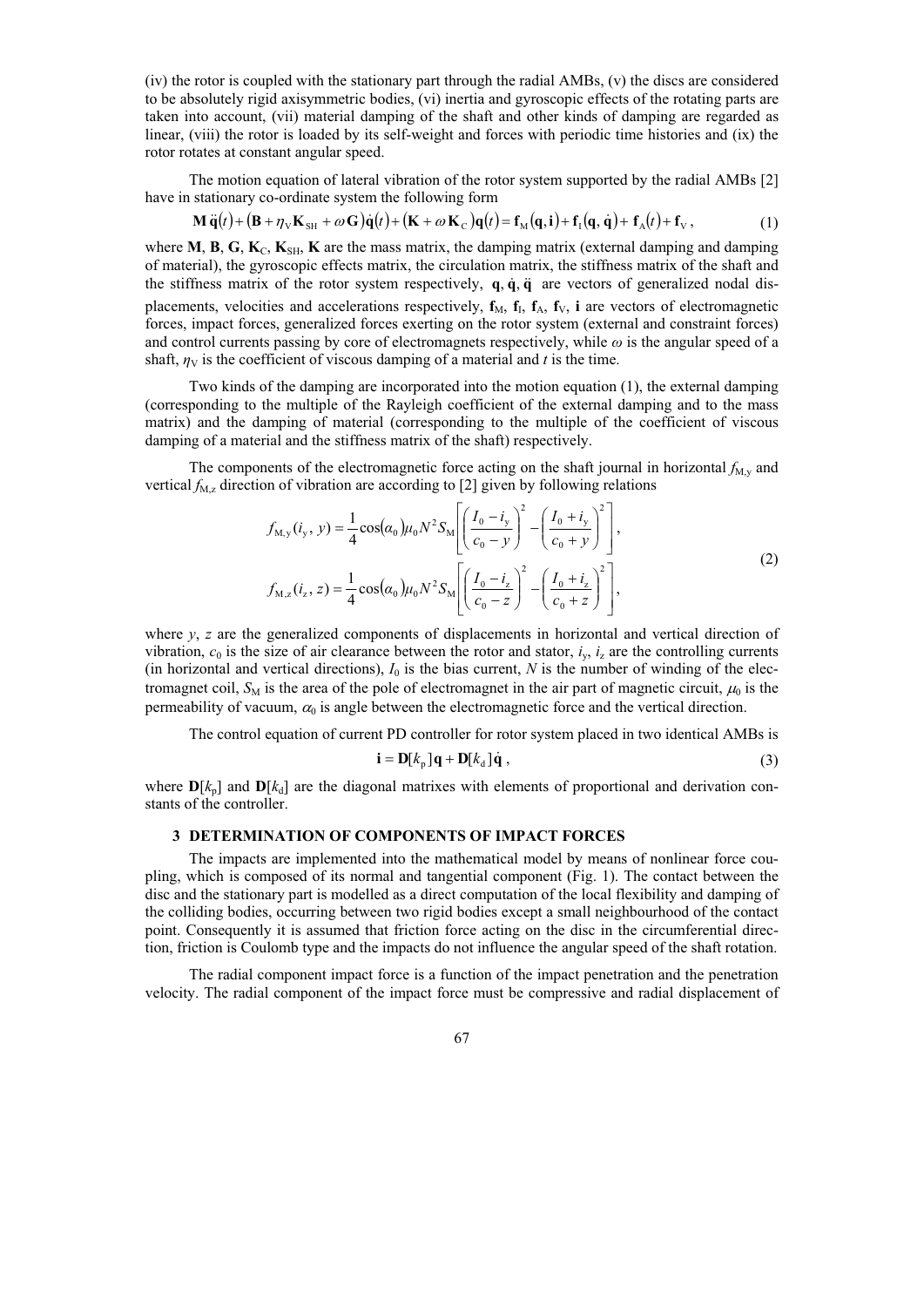the shaft centre in the place of disc is greater than the radial clearance between the disc and the stationary part during the contact. The magnitude of the radial impact force  $f<sub>Ir</sub>$  can be written as follows

$$
f_{\text{Ir}} = -f_{\text{In}}(\delta) - \beta_1 \frac{\mathrm{d} f_{\text{In}}}{\mathrm{d} \delta} \dot{\delta} \quad \text{for} \quad e_{\text{I}} > c_{\text{I}} \quad \text{and} \quad -f_{\text{In}}(\delta) - \beta_1 \frac{\mathrm{d} f_{\text{In}}}{\mathrm{d} \delta} \dot{\delta} < 0,
$$
\n
$$
f_{\text{Ir}} = 0 \quad \text{for} \quad e_{\text{I}} \le c_{\text{I}} \quad \text{and} \quad -f_{\text{In}}(\delta) - \beta_1 \frac{\mathrm{d} f_{\text{In}}}{\mathrm{d} \delta} \dot{\delta} \ge 0,
$$
\n
$$
\delta = e_{\text{I}} - c_{\text{I}}, \quad c_{\text{I}} = r_{\text{S}} - r_{\text{D}}, \tag{4}
$$

where  $f_{\text{In}}$  is the normal component of the impact force,  $\delta$  is the penetration,  $\dot{\delta}$  is the penetration velocity of the disc into the stationary part,  $e<sub>I</sub>$  is the radial displacement of the shaft centre in the place



**Fig. 1** Scheme of the impact between the disc and the  $stationary part$ 

of disc,  $c<sub>I</sub>$  is the radial clearance between the disc and the stationary part,  $r<sub>D</sub>$  is the radius of the disc,  $r<sub>S</sub>$  is the radius of cylindrical hole in the stationary part and  $\beta_1$  is the coefficient of viscous contact damping. The normal impact force depends on the penetration, the material properties and the geometry of the colliding bodies. In the cases when a Hertz theory [3] can not be applied the normal component of the impact force can be calculated by the help of finite element method.

The components of the impact force acting in the contact point can be expressed by radial  $f_{\text{Ir}}$  and tangential  $f_{\text{It}}$  components in the rotor-fixed coordinate system. The magnitude of the impact force in the tangential direction  $f<sub>It</sub>$  can be calculated as follows

$$
f_{1t} = \mu f_{1r},\tag{5}
$$

where  $\mu$  is the coefficient of friction between the disc and the stationary part. The friction model is defined employing Coulomb friction with a constant friction coefficient.

The impact force included in the rotor system motion equation (1) is expressed in the stationary coordinate system. Its horizontal  $f_{1y}$  and vertical  $f_{1z}$  components can be written as

$$
f_{1y} = -f_{1r} \cos(\varphi) + f_{1t} \sin(\varphi),
$$
  
\n
$$
f_{1z} = -f_{1r} \sin(\varphi) - f_{1t} \cos(\varphi),
$$
\n(6)

where  $\varphi$  is the position angle of disc centre and of the stationary part centre.

#### **4 NUMERICAL SIMULATION RESULTS**

Presented computational procedure was built up in the computer system MATLAB and tested by means of computer simulations on the test rotor system. The rotor system (Fig. 2) is consist of the shaft (SH) driven by electromotor (EL) over the clutch (CL) and two discs (D1, D2) fixed on cantilever. Disc D2 is situated in the cylindrical hole of the stationary part (ST). The outer surface of the disc D2 is shaped by spherical surface and due to large radius of the cylindrical hole its surface is considered as planar. The radial clearance between the disc D2 and the stationary part ST is small and both parts are made of steel. The connection of the rotor with bed plate (BP) is realized by two radial AMBs (MB1 and MB2).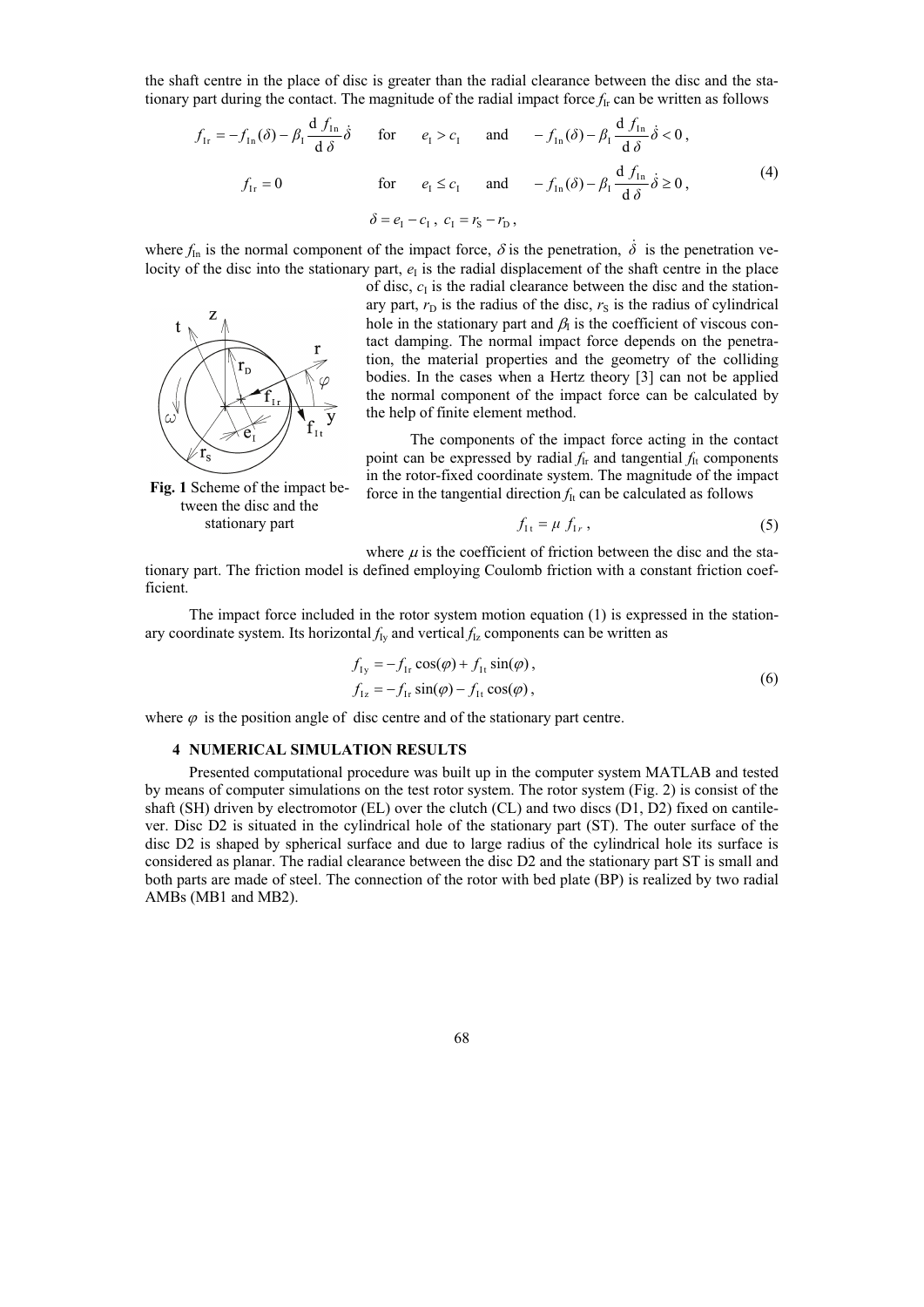

**Fig. 2** Scheme of the rotor system

 The task was to compute response of a rotor system on excitation by centrifugal forces of discs unbalances and analyze lateral vibration of the rotor during impacts between the disc D2 and the stationary part ST. The rotor is running by constant angular speed  $314.159$ rad s<sup>-1</sup> and is loaded by self-weight and by centrifugal forces caused by unbalance of the discs (D1 and D2). The shaft in the computational model is represented by a beam-like body that is discretized into twenty four finite elements of equal length (95mm), more detailed data are given in [2].

Hertz theory [3] is used to determine the normal impact force between the disc and the stationary

part assuming that the impacts occur between the sphere-plane surfaces. The coefficient of viscous contact damping, the radial clearance and the coefficient of friction between the disc D2 and the stationary part ST was taken to be  $1.10^{-6}$ s, 1.0260mm and 0.2 respectively.

In the presented parameter study the Rayleigh coefficient of external damping,  $\alpha$ , was increased from  $2s^{-1}$  to  $10s^{-1}$  with step value 1s<sup>-1</sup>. The zero vector of initial conditions was used in all simulations. The simulation was stopped after 1000 periods of the shaft rotation when the steady-state orbit is achieved. The bifurcation diagram (Fig. 3) is drawn from the points corresponding to the multipliers of basic revolution period and for one value of Rayleigh coefficient of external damping is built up from one numerical simulation. In the range of Rayleigh coefficient of external damping  $(2s<sup>-1</sup>\leq \alpha \leq 4s<sup>-1</sup>)$  it is based on the bifurcation diagram, steady-state orbits of the shaft centre (Fig. 4 and Fig. 5) and Fourier spectra (Fig. 7) obvious that the rotor system response has chaotic character. By increasing of Rayleigh coefficient of external damping changes the vibration character into transient or intermittent chaotic  $(4s^{-1} < \alpha < 8s^{-1})$  and further into quasi-periodic vibration  $(8s^{-1} \le \alpha \le 10s^{-1})$ .



**Fig. 3** Bifurcation diagram based on vertical (left) and horizontal (right) displacement of the centre of the disc D2

The shape of steady-state orbit of the shaft centre in the location of the disc D2 and MB2 for the magnitude of Rayleigh coefficient of external damping of  $\alpha=2s^{-1}$  and  $\alpha=8s^{-1}$  is drawn in Fig. 4 and Fig. 5. It is obvious that for a low damping value (left Fig. 4 and left Fig. 5) the orbit almost fills the part of bearing clearance, the orbit is an open curve and due to this fact is the character of vibration chaotic. In the contrary, for the value of external damping of  $\alpha=8s^{-1}$  (right Fig. 4 and right Fig. 5) the orbit does not fill the whole space between contour lines and seems to be a complicated open curve and hence the vibration character is quasi-periodic.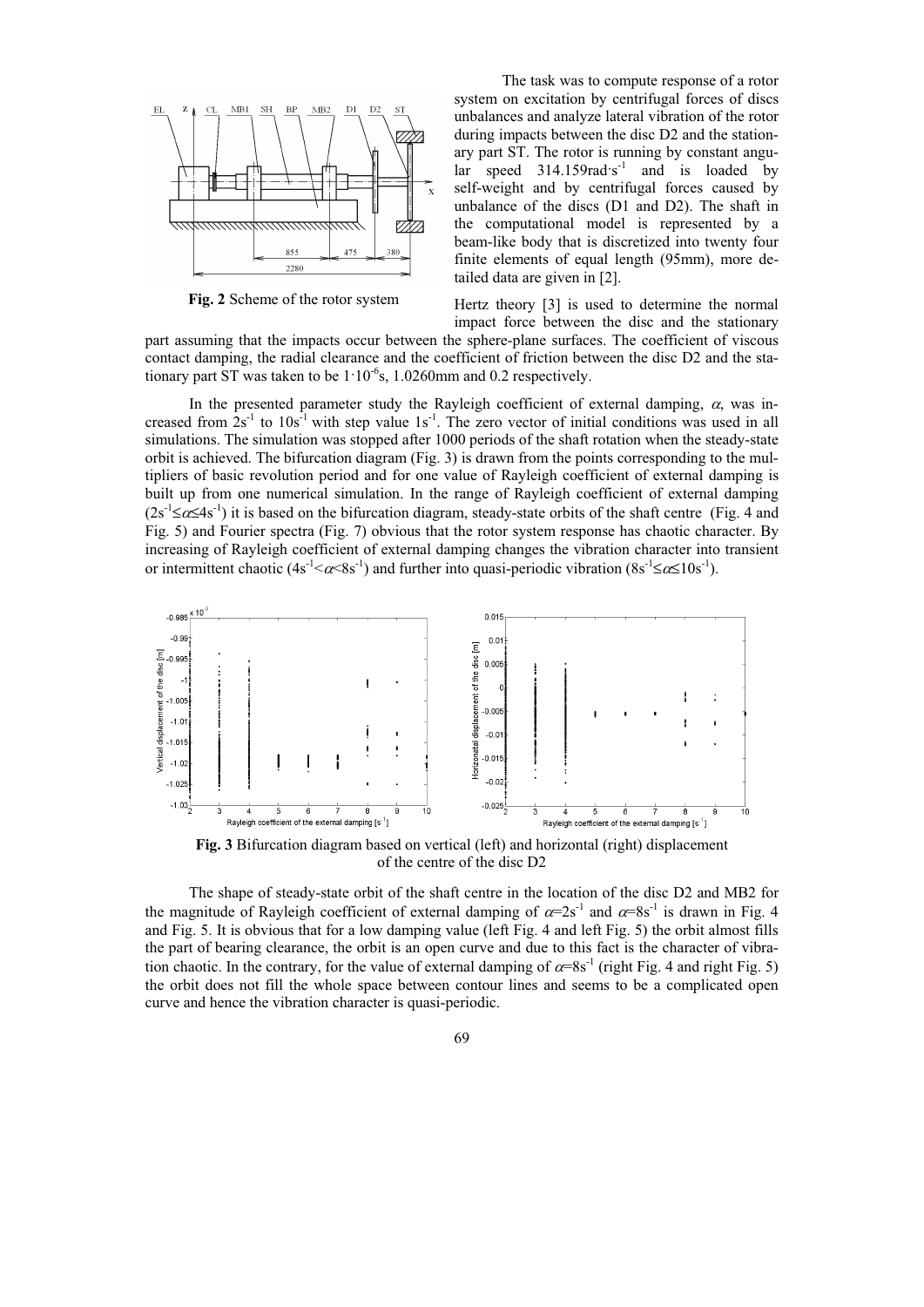

**Fig. 4** Steady-state orbit of the centre of the disc D2 for magnitude of Rayleigh coefficient of external damping  $\alpha=2s^{-1}$  (left) and  $\alpha=8s^{-1}$  (right)



**Fig. 5** Steady-state orbit of the centre of the magnetic bearing MB2 for magnitude of Rayleigh coefficient of external damping  $\alpha=2s^1$  (left) and  $\alpha=8s^1$  (right)



**Fig. 6** The time history vertical displacement of the centre of the disc D2 in the steady-state of the rotor system for magnitude of Rayleigh coefficient of external damping  $\alpha$ =2s<sup>-1</sup> (left) and  $\alpha$ =8s<sup>-1</sup> (right)

The steady-state time history of the displacements in vertical direction of the vibration in the location of the disc D2 for two values of external damping is stated in Fig. 6. It can be seen that the time history has for a lower value of Rayleigh coefficient of external damping of  $\alpha=2s^{-1}$  (left Fig. 6) completely irregular character and the rotor vibration is chaotic. In the contrary, for the magnitude of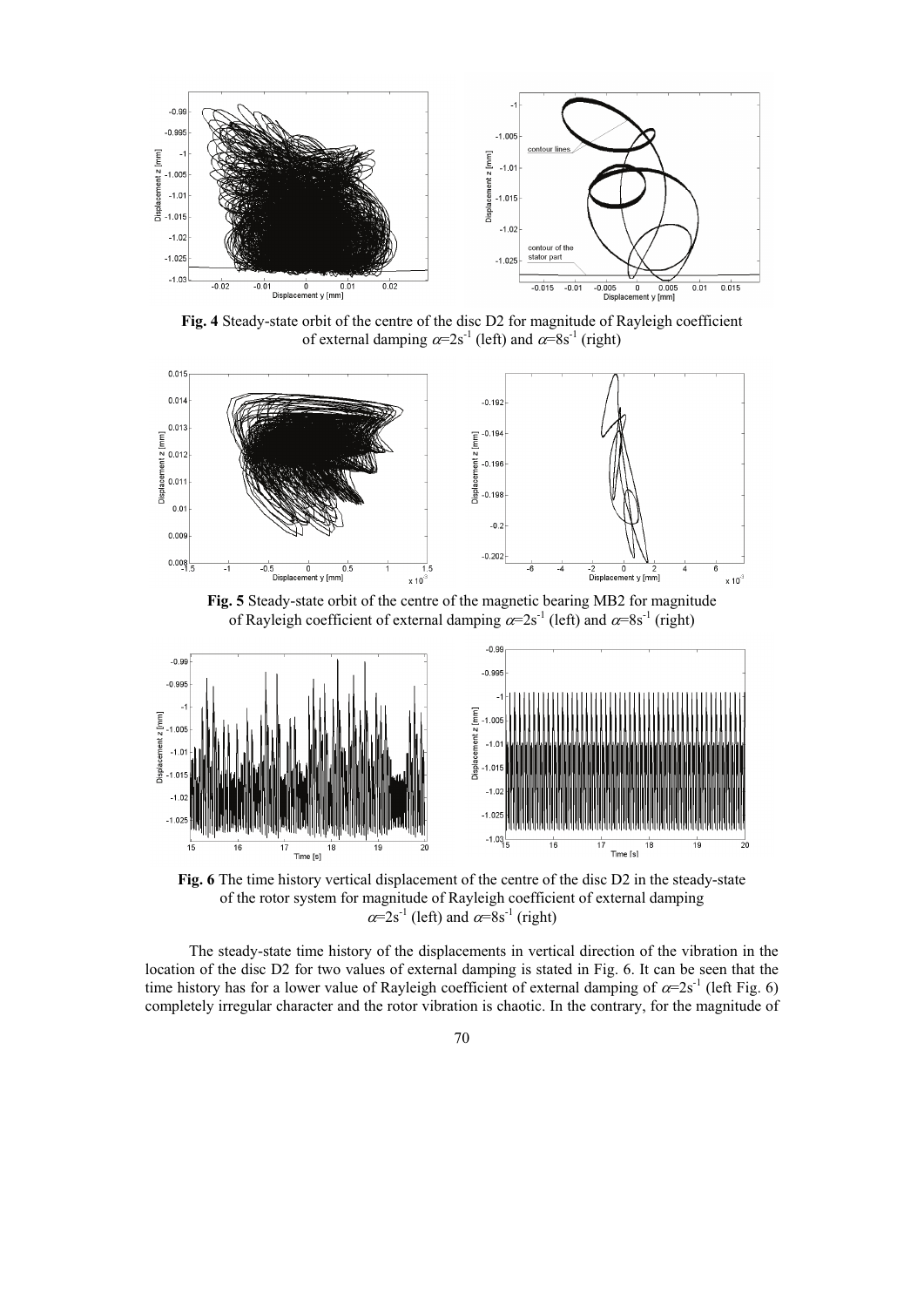Rayleigh coefficient of external damping  $\alpha=8s^{-1}$  (right Fig. 6) is the rotor vibration only "slightly" quasi-periodic.



**Fig. 7** Fourier spectra of the steady-state response for magnitude of Rayleigh coefficient of external damping  $\alpha=2s^{-1}$  (left) and  $\alpha=8s^{-1}$  (right)

The Fourier spectra displayed in Fig. 7 are determined from the displacements in the vertical direction of the vibration. For magnitude of Rayleigh coefficient of external damping of  $\alpha=2s^{-1}$  has spectrum a broadband character which is typical for a chaotic vibration. This broadband character of the spectrum is disappearing with increasing magnitude of Rayleigh coefficient of external damping. The frequency spectrum for higher values of Rayleigh coefficient of external damping has a typical line character with the small frequency bands at the sides rising in the surrounding of dominant frequencies (typical for quasi-periodic vibration). In case of studied rotor system the dominant frequency in the spectra is equal to the basic multiple of the angular speed  $314.159 \text{rad/s}^{-1}$  of a rotor (excitation frequency due to unbalance force). Furthermore the steady-state response is predominantly formed by frequencies corresponding to  $\omega \pm i \omega/5$  and  $i \omega/2$ , *i*=1, 2, 3, ..., see Fig. 7.

Fig. 8 show time history probably chaotic vibration of normal component of the impact force during the corresponding period of steady-state response computed for magnitude of Rayleigh coefficient of external damping  $\alpha=2s^{-1}$ .



**Fig. 8** Normal component of the impact force (left) and the detail its time history (right)